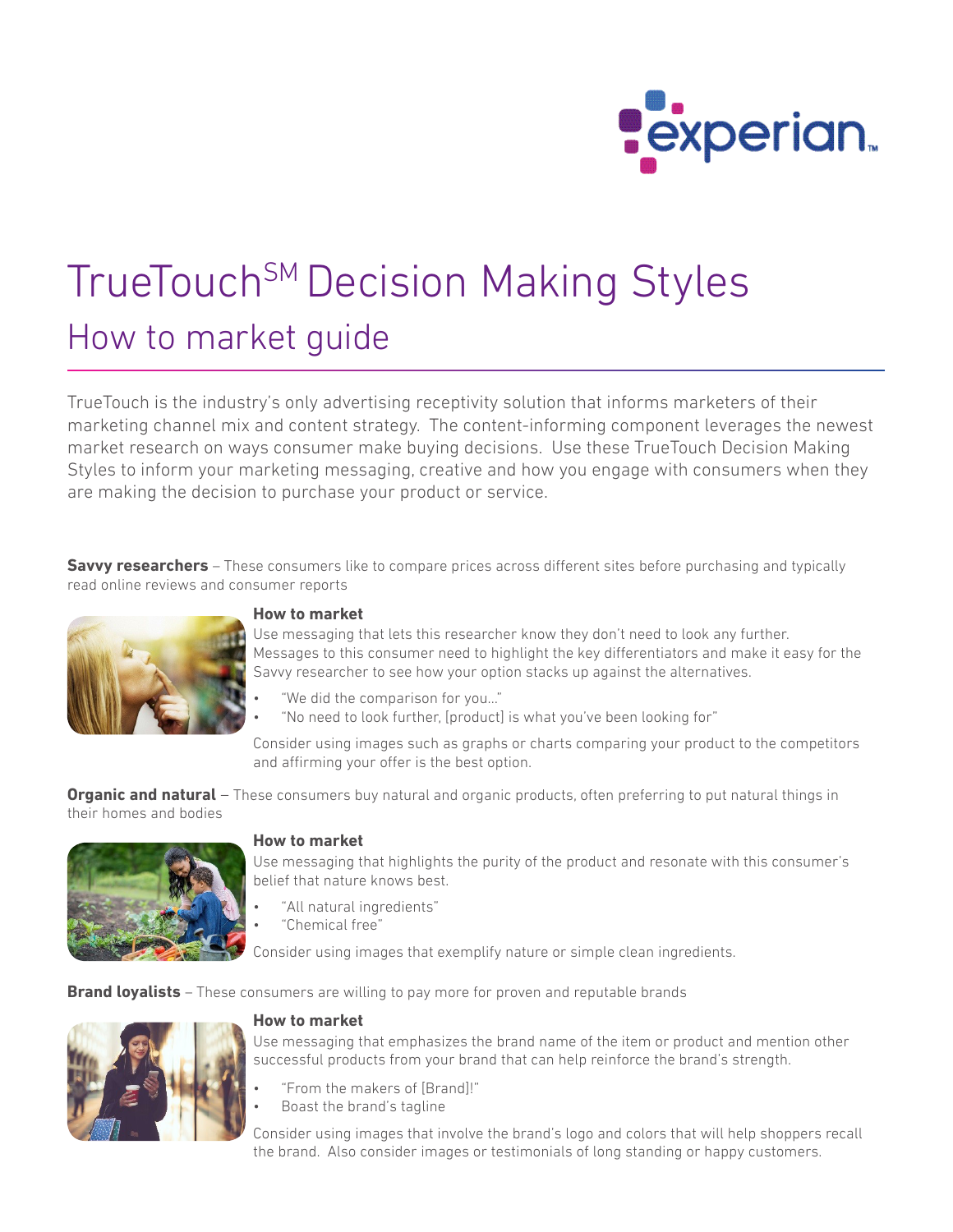## **Trendsetters** – These consumers are early adopters of new products



## **How to market**

Use messaging that emphasizes emotion, art, and adventure of the brand or product experience. Early adopters are curious - Don't tout features and benefits. Instead, focus on the "why" that inspires your product.

- Ask rhetorical questions like "Who needs [outdated feature of competitive product]?"
- "Did you ever wonder why…"

Consider using images that aim to intrigue and answer questions creatively.

**Deal seekers** – Price is more important to these consumers than brand name



## **How to market**

Use messaging that focuses on the price or promotion. Make it easy to find the items.

- "Lowest prices of the year!"
- "Extra 20% Off!"

Consider using images that illustrate the "two for one" sale quite literally, a timer counting down to the of the sale or other animated examples of products about to fly off the shelves. Also ensure the "discount" language is loud and prominent.

**Recreational shoppers** – These are your store browsers who find joy and relaxation in looking for new and interesting offers



#### **How to market**

Use messaging that focuses less on the specific products or items, but instead on the shopping experience. Emphasize any technology, app, or other customer-engagement tactic that get customers to browse your brand offerings longer.

- "Experience the best selection of [product] around"
- "We give you the best excuse to shop"

Use images or video that put the customer in your store or portray a happy leisurely online shopper. Emphasize well-designed store interiors and shoppers who appear to be truly experiencing the brand

**Quality matters** – Quality matters for these consumers and they are willing to pay more for fresh ingredients, durable materials and quality craftsmanship



#### **How to market**

Use messaging that focuses on the quality of the process and build of the product. Explain the ingredients or components by emphasizing the select choices behind using them for the product/solution.

- "We dare you to find a higher quality product"
- Ask our competitors about what they put into their product"

Consider imagery or videography that walks the customer through the process of making the product from the ground up. Use imagery that illustrates durability of the product.

**Mainstream adopters** – Trendy by association, these consumers enjoy following the latest trends set by innovators. They appreciate understanding what the trendsetters are buying these days



#### **How to market**

Use messaging that focuses on styles and trends that a person's friends and peers will love. Mainstream adopters find comfort in fitting in and aim to appear confident and fashion-forward.

• "Use this product that everyone is talking about!"

Illustrate that the product is being embraced and endorsed by many people. A celebrity endorsement can also assure the mainstream adopter is about to buy what's popular today.